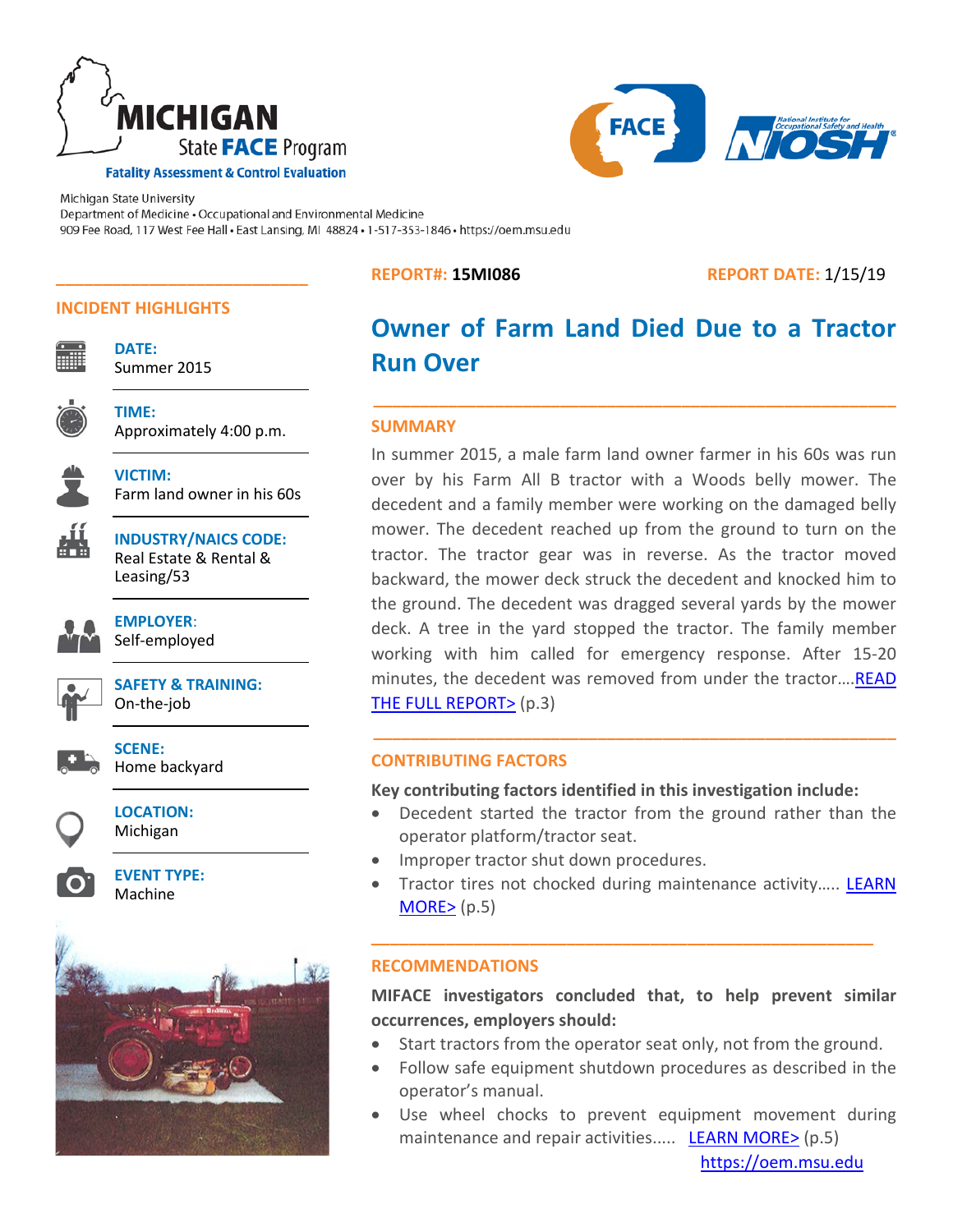

# **Fatality Assessment & Control Evaluation**

Michigan State University Department of Medicine . Occupational and Environmental Medicine 909 Fee Road, 117 West Fee Hall . East Lansing, MI 48824 1-517-353-1846 · https://oem.msu.edu



#### **Michigan Fatality Assessment and Control Evaluation (FACE) Program**

MIFACE (Michigan Fatality Assessment and Control Evaluation), Michigan State University (MSU) Occupational & Environmental Medicine, 909 Fee Road, 117 West Fee Hall, East Lansing, Michigan 48824-1315[; http://www.oem.msu.edu.](http://www.oem.msu.edu/)

This information is for educational purposes only. This MIFACE report becomes public property upon publication and may be printed verbatim with credit to MSU. Reprinting cannot be used to endorse or advertise a commercial product or company. All rights reserved. MSU is an affirmative-action, equal opportunity employer.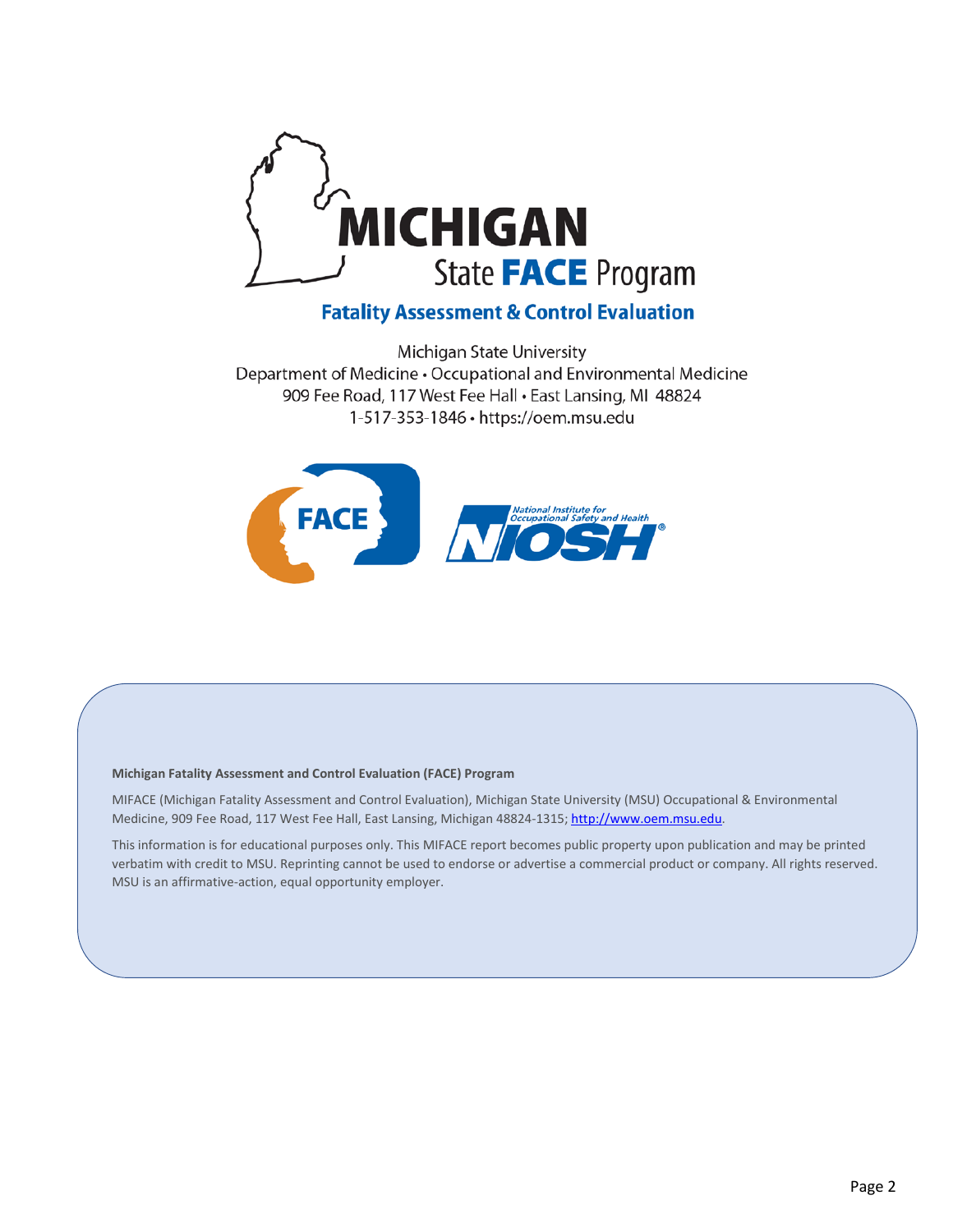



#### <span id="page-2-0"></span>**SUMMARY**

In summer 2015, a male farm land owner farmer in his 60s was run over by his Farm All B tractor with a Woods belly mower. The decedent and a family member were working on the damaged belly mower. The decedent reached up from the ground to turn on the tractor. The tractor gear was in reverse. As the tractor moved backward, the mower deck struck the decedent and knocked him to the ground. The decedent was dragged several yards by the mower deck. A tree in the yard stopped the tractor. The family member working with him called for emergency response. After 15- 20 minutes, the decedent was removed from under the tractor and transported to a local hospital, where he died five days later from complications of the injuries sustained at the time of the incident.

#### **INTRODUCTION**

In summer 2015, a male farm land owner farmer in his 60s was run over by his Farm All B tractor with a Woods belly mower. MIFACE personnel contacted one of the decedent's family members (FM#1) who agreed to meet the MIFACE interviewer at the family home. MIFACE reviewed the death certificate, police report and hospital record during the writing of this report. Pictures used in the report are courtesy of the responding police department and news station covering the incident.

#### **EMPLOYERS**

The decedent owned 45 acres; 5 acres were leased to a farmer who grew wheat, soybeans and corn. In the past, the decedent's primary source of income was a job as a furniture and carpet salesman. He also performed woodworking and bought tractors needing repair, repaired them and then sold these tractors to supplement income. At one time, the decedent had horses and had a pasture area that was not rented/leased to grow crops. The pasture was kept fallow because the decedent had been considering boarding and/or raising horses again.

His family member described him as "handy" and a "perfectionist".

The family member did not know the length of time the decedent had owned the Farm All B tractor involved in the incident. Attached under the tractor was a Woods belly mower.

#### **WRITTEN SAFETY PROGRAMS and TRAINING**

The family member did not know of any specific safety and health training the decedent might have received. Although not required by OSHA since there were no employees, having a written health and safety plan can help prevent workrelated injuries and deaths. FM#1 did not know if the decedent had an operator manual for the tractor.

#### **WORKER INFORMATION**

Approximately one year before the incident, the decedent had a medical event that limited the use of the left side of his body. After spending six months in rehabilitation, he used a brace for his left leg, was able to use a walker, and was able, with assistance, to climb onto/off of the mower deck of the tractor to get to the operator platform. On the day of the incident, the decedent did not utilize any help to access the operator platform.

Although the decedent was taking multiple medications for his health issues, the medication side effects were determined to not be a factor in this incident.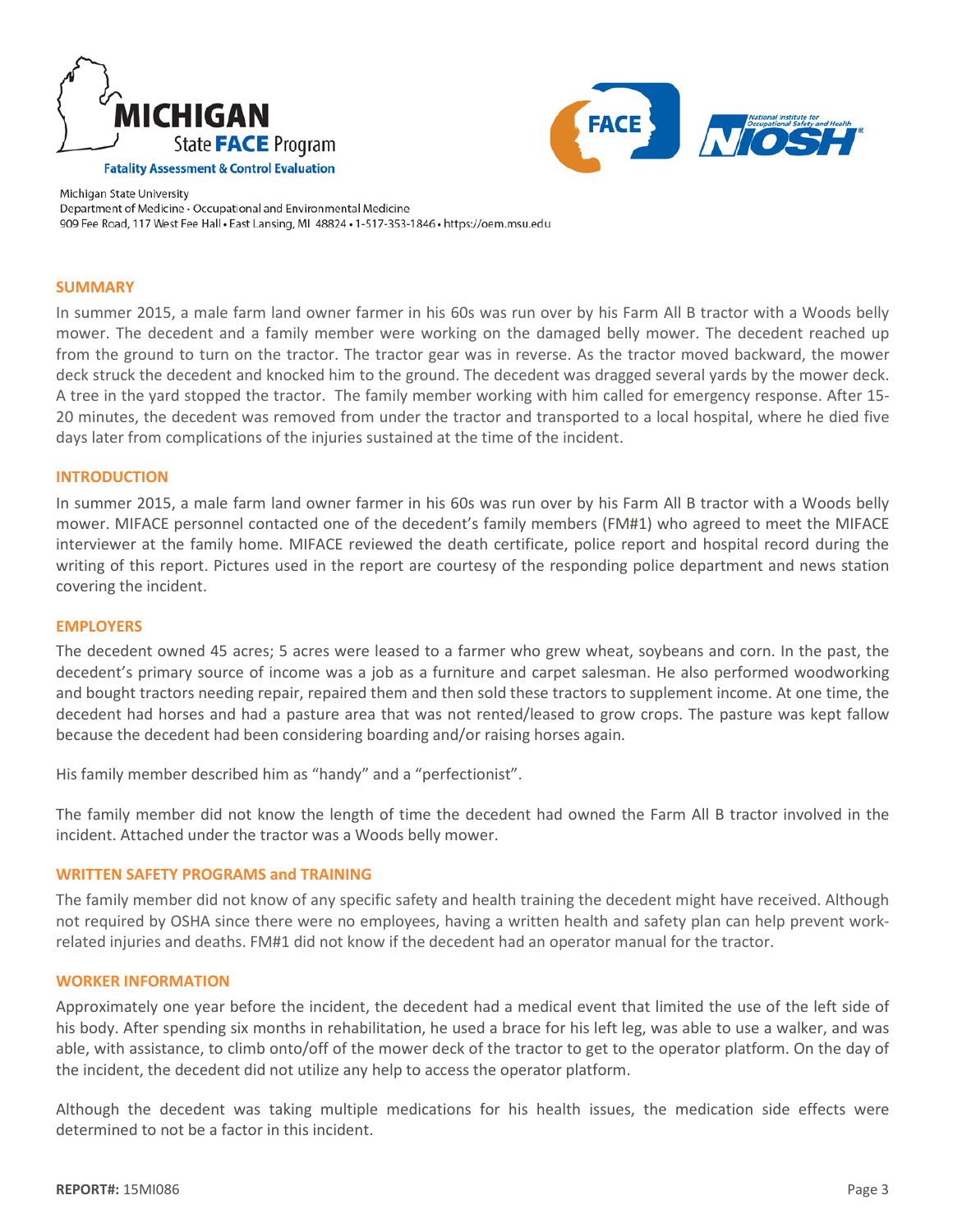



FM#1 mentioned a previous tractor overturn incident; the decedent had been mowing a steep hill when the tractor overturned.

#### **INCIDENT SCENE**

The Farm All B tractor with Woods belly mower involved in the incident was used to maintain the perimeters of the property and tree lines. The decedent also used it to mow acreage they had leased before and hoped to lease in the future and maintain the farm property's drainage ditches.

The decedent and another family member living nearby (FM#2) moved the Farm All B tractor with Woods belly mower from the pole barn to the home's grass lawn to work on it. The lawn area was flat.

FM#1 had removed the incident tractor from the home prior to the MIFACE visit; therefore, MIFACE could not determine any further information about the tractor.

#### **WEATHER**

The weather was not a factor on the day of the incident. It was in the high 70s, mostly cloudy, with winds from the south-southwest at 13 mph, gusting to24 mph. It lightly rained five hours prior to the incident time. [\[Weather](https://www.wunderground.com/)  [Underground\]](https://www.wunderground.com/).

#### **INVESTIGATION**

The decedent had returned from mowing the pasture area, and spoke with FM#1, stating he was unsatisfied with the quality of the mow in the pasture and wanted to fix the Woods underbelly mower deck, which had, for reasons unknown, become crooked (not seated correctly under the mower).

The decedent contacted FM#2 and this family member came to the property to assist and diagnose the issue with the mower deck. The decedent backed the tractor out of the pole barn with FM#2 present. The decedent got off the tractor. According to FM#1, FM#2 saw the decedent "kick the brake and set the teeth". The decedent independently

dismounted the tractor operator platform. Apparently, he did not place the tractor in neutral, but left it in reverse.

The exact sequence of events is unknown. Although several scenarios were discussed at the time of the site visit and were present in the hospital record, MIFACE agrees with FM#1's assessment of the two most likely hypotheses: the decedent was standing on the ground at the side of the tractor and either 1) reached up purposefully to start the tractor or 2) was reaching up for balance and inadvertently hit the starter. Because the tractor was in reverse gear, the tractor began to move backward. The decedent was struck by the mower deck, knocked to the ground, and was dragged by the mower



*Photo 1. Incident tractor against tree*

deck several yards before the tractor movement was stopped by a tree (See Photo 1). FM#2 ran to the house and told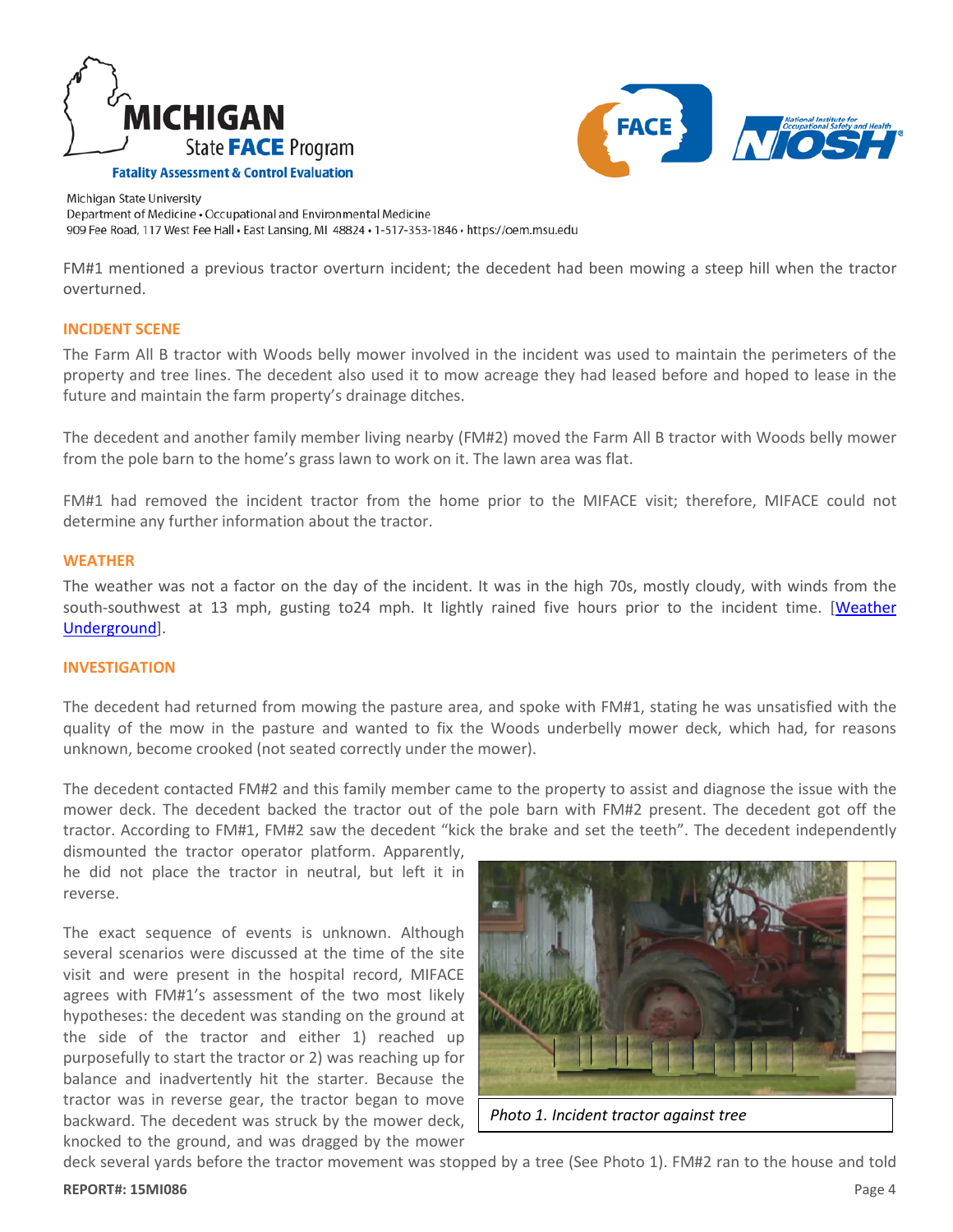



FM#1 to call for emergency response. FM#2 then ran to the pole barn and procured some jacks to partially raise the tractor from the decedent's chest.

Emergency responders arrived. It took emergency responders approximately 15-20 minutes to fully free the decedent from under the tractor. The decedent was conscious and speaking with emergency responders during his extrication. Emergency responders transported the decedent to a local hospital by ambulance. He died 5 days later from complications of the injuries sustained at the time of the incident.

#### **CAUSE OF DEATH**

The death certificate listed the cause of death as cerebral ischemia due to or as a consequence of occlusion of the vertebral arteries due to or as a consequence of complicating multiple blunt force injuries due to or as a consequence of compression beneath a tractor. No autopsy or blood toxicology was performed by the medical examiner.

#### <span id="page-4-0"></span>**CONTRIBUTING FACTORS**

Occupational injuries and fatalities are often the result of one or more contributing factors or key events in a larger sequence of events that ultimately result in the injury or fatality. The following hazards were identified as key contributing factors in this incident:

- <span id="page-4-1"></span>Decedent started the tractor from the ground rather than the operator platform/tractor seat.
- Improper tractor shut down procedures.
- Tractor tires not chocked during maintenance activity

#### **RECOMMENDATIONS/DISCUSSION**

#### *Recommendation #1: Start tractors from the operator seat only, not from the ground.*

Discussion: It is unknown if the decedent purposefully or inadvertently started the tractor while standing on the ground. This model of tractor did not have a seat safety switch requiring the operator to be in the seat to start the tractor.

The tractor model used by the decedent did not have a safety mechanism that prevented it from starting if he was not seated in the tractor seat. The operator's seat is the only place where an operator can maintain proper control during equipment start-up and during equipment operation. While seated in the operator's seat, an operator should check the engine throttle position, disengage the clutch and shift the transmission into neutral or park before the engine is started. Setting the brakes will prevent the tractor from rolling before the operator engages the transmission. Before starting a tractor engine, the operator should also ensure the power take off is disengaged. Performing these steps will reduce the likelihood of a tractor or machine unexpectedly moving forward or backward after the engine starts. In addition, if a tractor or machine does unexpectedly begin to move after starting, an operator seated in the seat will not be in danger of being run over and will be in position to maintain safe operating control.

Many modern tractor systems are equipped with additional safety interlock systems. Tractors equipped with neutralstart safety switches prevent starting the tractor engine unless the clutch pedal is depressed, the shift lever is in neutral or park or a combination of both. Some tractor models are equipped with a seat safety switch that requires the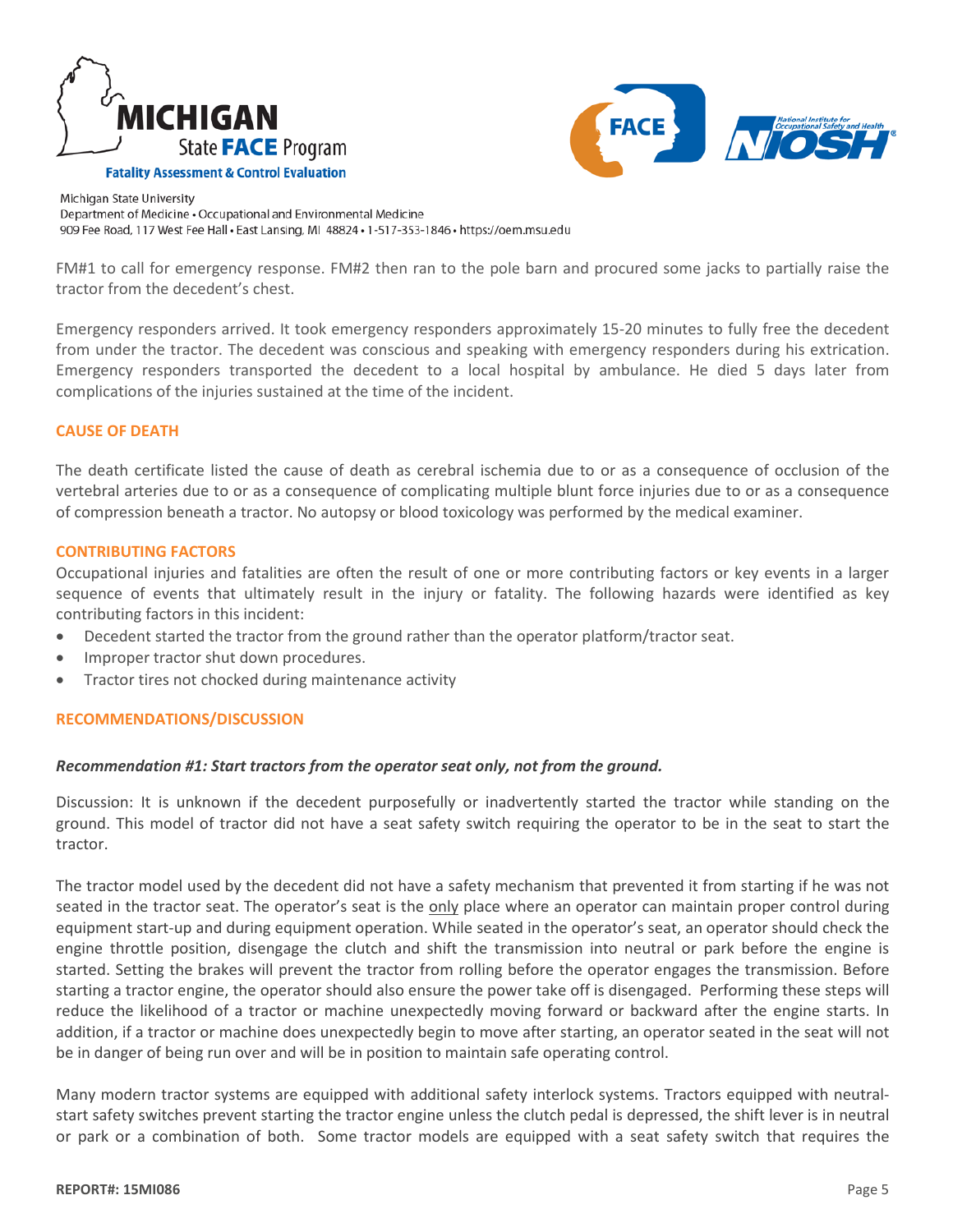



operator to be in the operator's seat to start the tractor. When using an older model tractor without these safety interlock systems, operators must be particularly careful to follow safe tractor startup procedures.

# *Recommendation #2: Tractor operators should always utilize proper tractor shut-off procedures prior to exiting the tractor seat.*

Discussion: Tractor operators should follow safe shutdown procedures prior to dismounting the tractor. The tractor's operating manual should be followed for any specific instructions. If a tractor owner does not have the operating manual, the owner should request it. For their own safety and that of bystanders, operators should never leave the driver's seat of a tractor that is still running and should properly shut it down before leaving the operator's seat. Before dismounting the tractor, operators should always:

- Disengage the PTO and lower all implements to the ground
- Place all controls in the neutral position
- Place the transmission in park lock, or if a manual transmission, place in the lowest gear
- Set the parking brake(s)
- Stop (turn off) the engine
- Remove the key

# *Recommendation #3: When performing maintenance on equipment with wheels, if any wheels are in contact with the ground, block/chock one or more of these wheels in both directions to prevent equipment movement.*

Discussion: Blocking/chocking equipment wheels serves two purposes: 1) prevents the tires from rolling and causing unintended movement of the equipment and 2) prevents injury from the equipment when it unexpectedly moves. Blocks/wheel chocks should be selected according to the equipment's tire size/diameter, percent grade the equipment is being serviced on, the surface conditions and the vehicle's weight. It is best to use two blocks/chocks, in pairs, on at least one tire on the weighted axle. In this incident, the tractor was sitting on the ground so all axles were weighted. When all axles are weighted, MIFACE recommends that both of the rear axle tires be chocked. When possible, wheel chocks made of aluminum, rubber or molded urethane should be used rather than wood. For most farm equipment repair when in a field, even pine timbers will have sufficient strength to keep from crushing or rolling. MIFACE recommends 4"x 6" blocking rather than 4" x 4" to minimize rolling.

To learn more about selecting and positioning wheel chocking/blocking, an internet search revealed the following brochure from *[Monster Motion Safety: Wheel Chock Guidelines](https://monster-safety.com/chocking-procedures/)*.

#### **REFERENCES**

Weather Underground [2015]. Weather history for nearby weather station. The Weather Channel Interactive, Inc.

## **ADDITIONAL RESOURCES**

- MIFACE Investigation Reports
	- o Farmer Run Over and Pinned Under Tractor Tire. (#11MI115) <https://oem.msu.edu/images/MiFACE/11MI115.pdf>